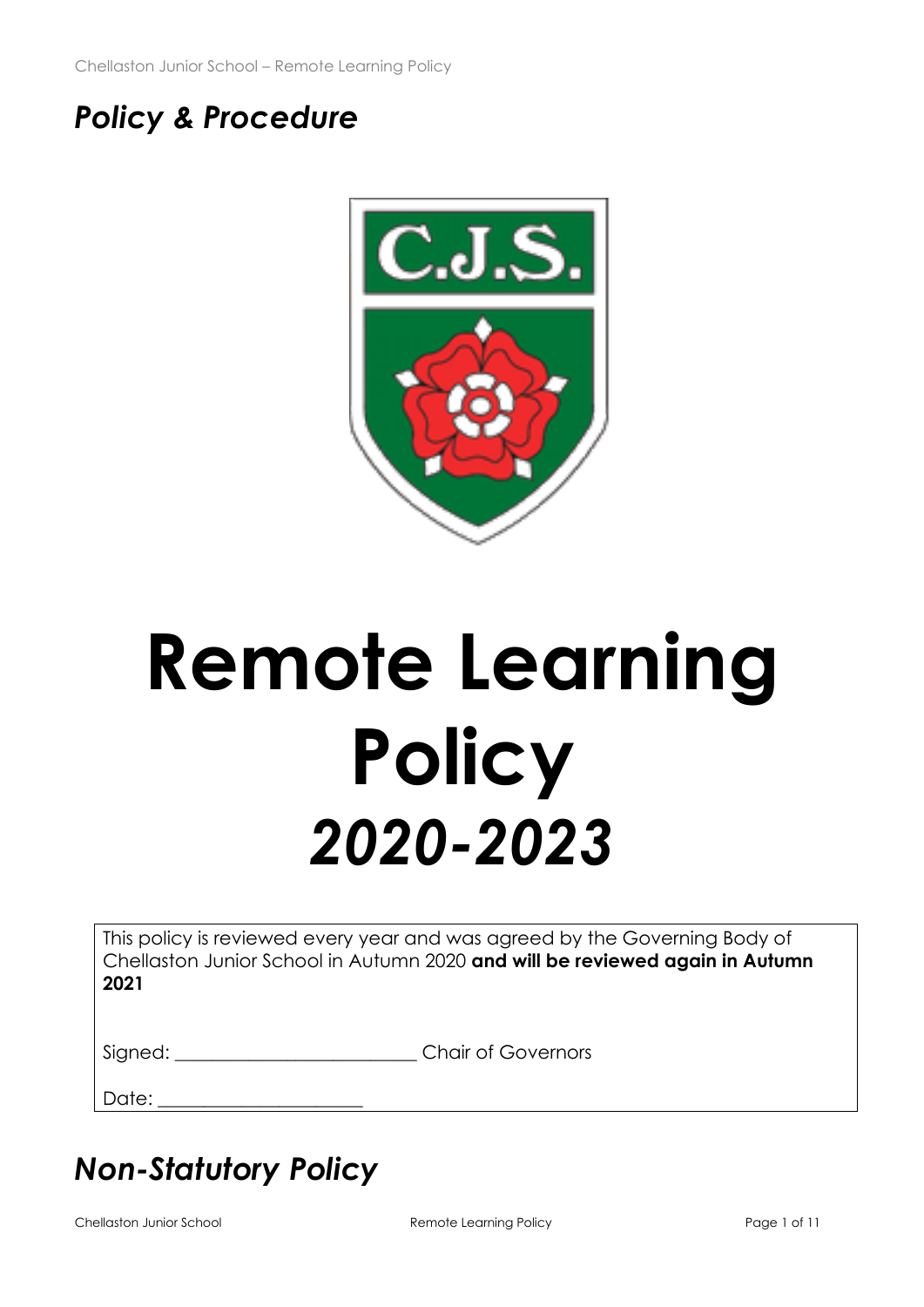#### *Chellaston Junior School*

#### *Remote Learning Policy*

#### **Aims and Vision**



#### **Curriculum Intent**

At Chellaston Junior School, we ask, "**Why?**". Our curriculum is based on developing enquiring minds.

Through our curriculum, we teach our pupils core knowledge, which then equips them with the ability to showcase their **reasoning** skills. We want our children to ask 'why?' and develop their independence and **resilience** to answer their own questions for themselves.

We encourage and foster pupils' **creative thinking**, allowing them to explore and respond to the world we live in, through the curiosity of asking 'why?'

At Chellaston Junior School, we never put a ceiling on what pupils can achieve; we stretch them so that each pupil can reach their full potential. We adapt our curriculum to suit the needs of all our learners. Our adaptations allow equality of opportunity for every child; no pupil is left behind.

#### **1. Aims**

This remote learning policy for staff aims to:

- Ensure consistency in the approach to remote learning for pupils who aren't in school
- Set out expectations for all members of the school community with regards to remote learning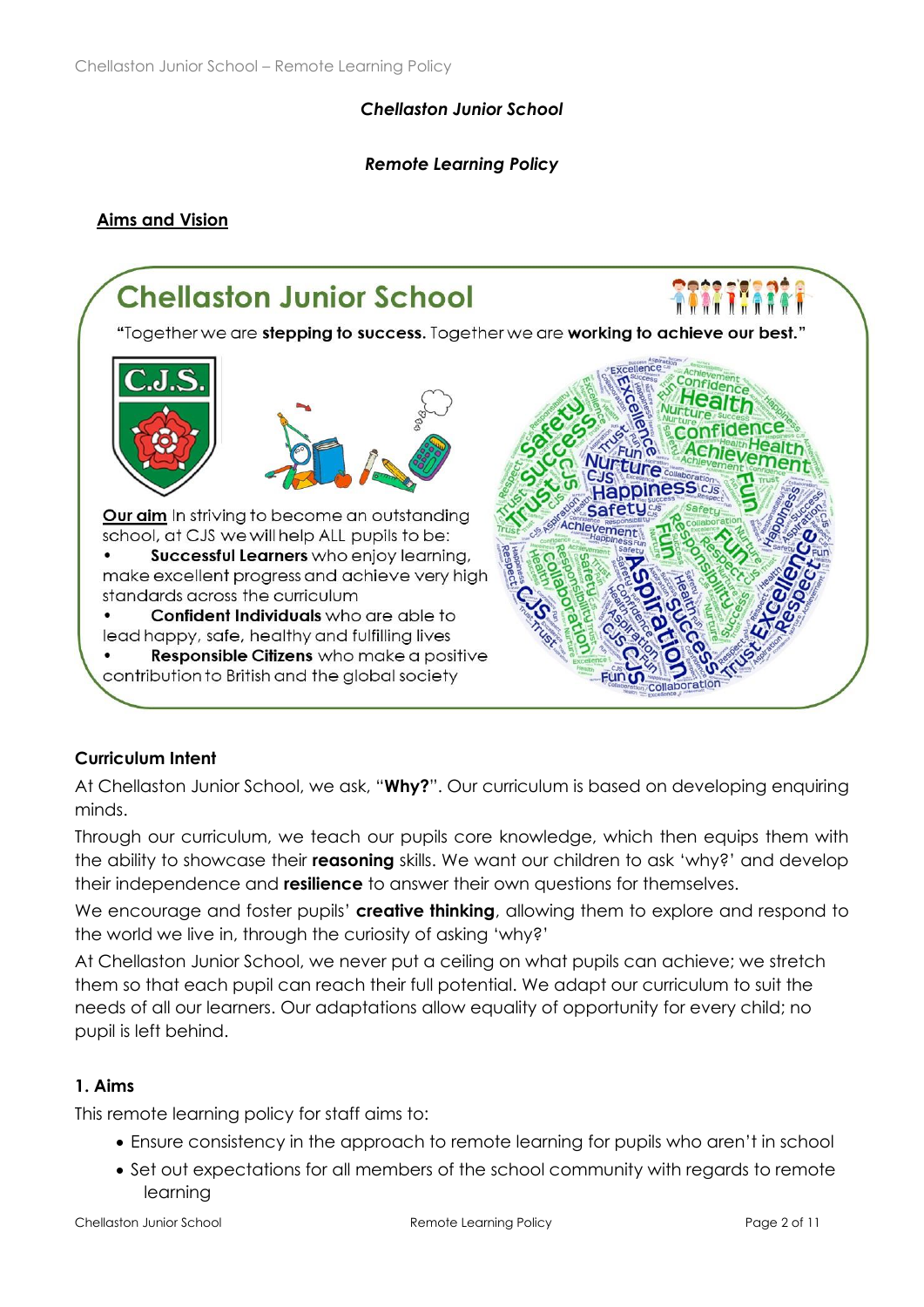• Provide appropriate guidelines for data protection

# **2. Types of Remote Learning**

At Chellaston Junior School, we recognise a number of circumstances in which teachers will need to provide remote learning opportunities for pupils:

- When a class bubble or small group of pupils are required to isolate and their class teacher is also isolating but is fit to work (bubble isolation – see appendix 1)
- When an individual pupil is isolating due to their own personal circumstances (individual isolation – see appendix 2)
- When an individual or group of pupils (could be a whole bubble) are required to isolate, but the class teacher is not fit for work (see also instructions for 'Individual Isolation' in appendix 2)

# **3. Roles and responsibilities**

The following staff members have key roles in the success of remote learning

- *Office Staff (attendance officer)*: responding to parental queries and signposting to the school website or to key members of staff (described above) as required and has the responsibility for informing, on the first day of absence, the following members of staff:
	- o *Learning Mentor*
	- o *Class Teachers*
	- o *Deputy Head*

This will ensure that the right people have early knowledge of absence and can respond with remote learning at the earliest opportunity.

- The *Deputy Head teacher*  curriculum leader; has overall responsibility and sets the strategy for monitoring the provision and success of remote learning
- The *Head teacher*; supports the Deputy Head teacher in the above activities and for keeping governors informed of the school's approach to remote learning
- The *SENDCo;* has responsibility for ensuring that pupils on the school's SEND record are provided with alternative work if this is required
- *The Learning Mentor;* receives the daily absence information from the attendance officer. She then liaises with class teachers to organise remote learning and to deliver to homes as necessary
- *Class teachers*; have responsibility for setting, delivering and feeding back on remote learning as well as communicating with parents
- *Classroom Support staff*; have the responsibility for preparing materials in support of the SENDCo and Learning Mentor for pupils who require alternative provision

# **3.1 Teachers**

When providing remote learning, teachers must be available between 8.30am and 3.20pm. If the teacher is unable to work for any reason during this time, for example due to sickness or caring for a dependent, they should report this using the normal absence procedure.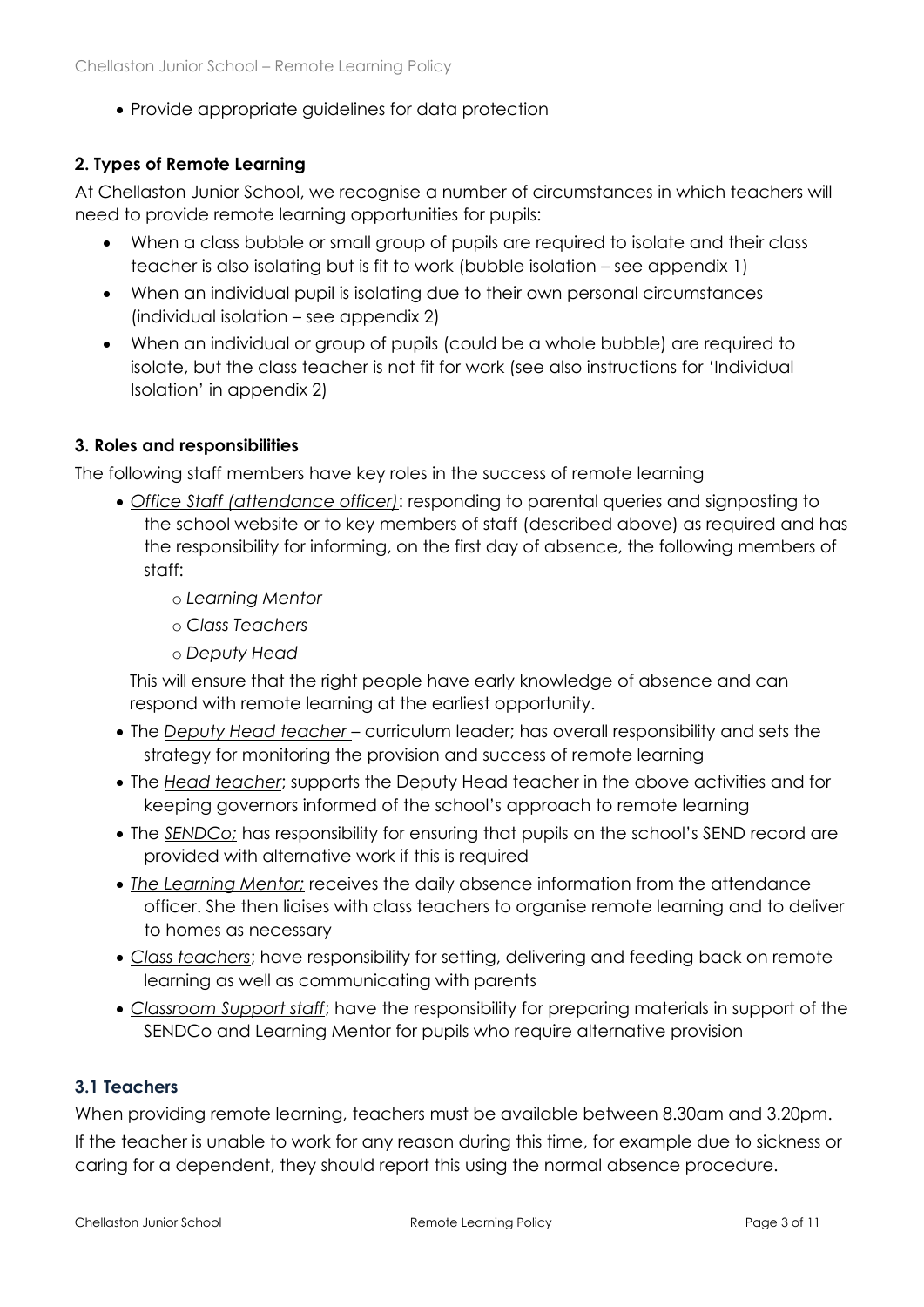Teachers will provide daily learning tasks on Class Dojo and the school website (see appendices 1 and 2).

For individual isolation, pupils will be provided with work books for reading, grammar and punctuation, handwriting and maths. The class teacher will direct the pupils to the sections of the workbooks to work through so that remote learning reflects the learning in the classroom. When providing bubble remote learning, teachers are responsible for:

- Setting work (see appendix 1 and appendix 2):
	- o For pupils in their usual class
	- o There should be at least:
		- 2 class sessions on Zoom. The first (in the morning) to explain the tasks set for the day and the second (in the afternoon) to share good work, look at any common misconceptions and finish the day together with the class story.
		- 1 maths task
		- 1 writing task
		- **•** 1 grammar, spelling or punctuation task
		- **Generic tasks including Doodle Maths, Doodle English, Big Club, TT Rock** Stars and Spelling Shed
	- o Work should be set by 8.30am on the day, at the latest
	- o Work should be uploaded to the school website (Remote Learning tab) and the Zoom session sent as an event on Class Dojo
	- o Teachers should coordinate their approach to home learning across year groups in order to ensure consistency
	- o Where possible, all remote learning tasks should be closely matched to the planned learning in school for the whole year group
	- o Teachers are encouraged to use a combination of Oak Academy, BBC Bitesize and planned lesson PowerPoints with accompanying worksheets for the children to complete
	- o Where possible, documents should be uploaded to the school website in both PDF and word/PowerPoint
	- o Teachers should arrange individual zoom sessions to check in with pupils who are particularly anxious or have SEND needs
- Providing feedback on work:
	- o Teachers will access pupils work through their uploads to the portfolios on Class Dojo
	- o Feedback to pupils should be provided directly on Class Dojo
- Keeping in touch with pupils who aren't in school and their parents:
	- o Contact should be made with all pupils through sessions on Zoom
	- o Teachers to record a register of children attending daily Zoom sessions and to message parents, in the first instance, via Class Dojo, to check why pupils have not joined on a particular day.
	- o Inform the Learning Mentor (DSL) if a child has not attended a daily zoom session for two consecutive days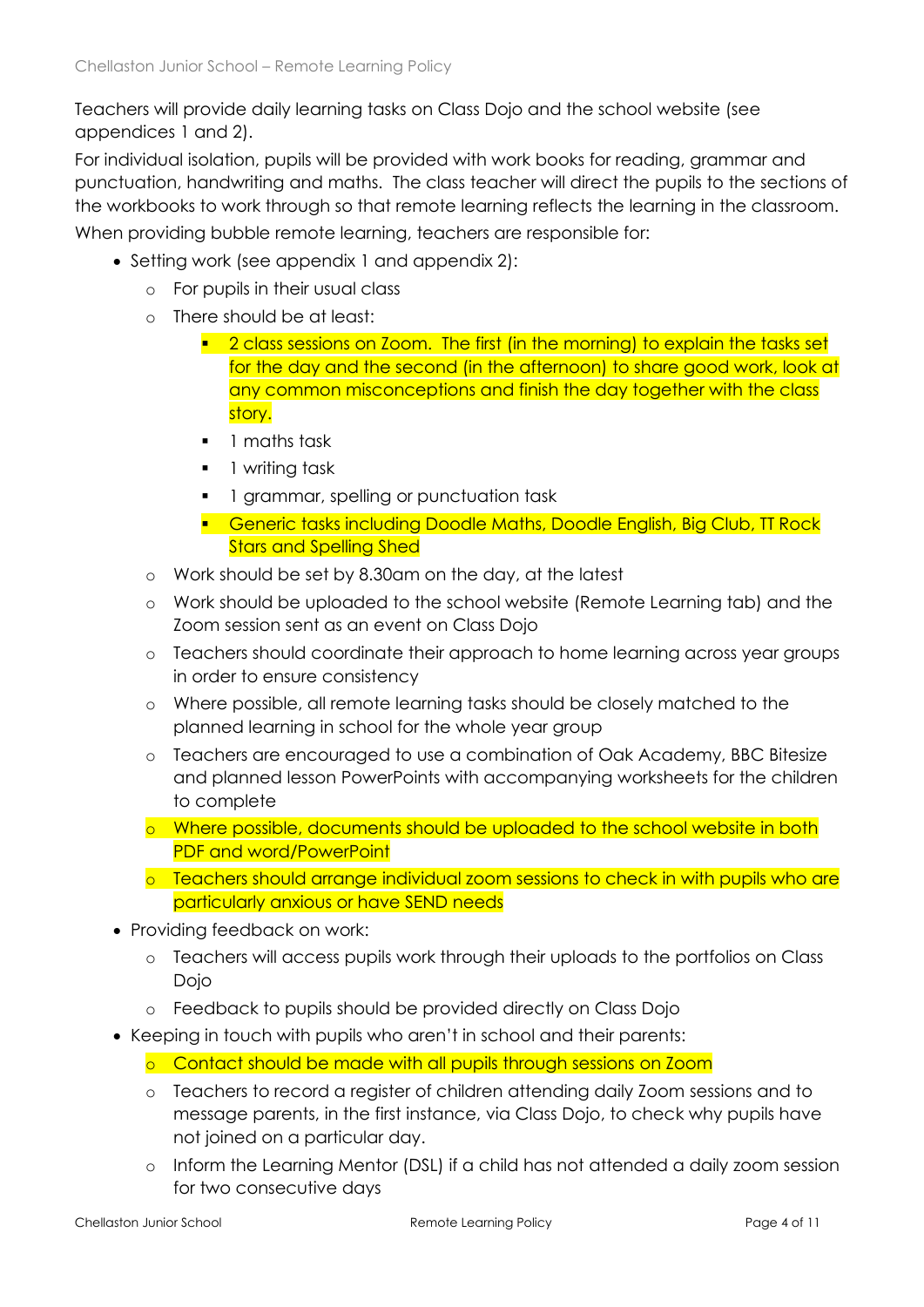- o Teachers are not expected to respond to parental queries outside the hours of 8.30am and 3.20pm
- o Complaints or safeguarding concerns raised by parents should be managed in the usual school manner. Where complaints cannot be resolved at stage 1, teachers should refer them to their line manager.
- o Pupils are expected to complete the work set for them each day. If pupils do not complete work, teachers should contact the parents and ask whether they require any advice or support to ensure their child completes the daily learning.
- Attending virtual meetings with staff, parents and pupils:
	- o Dress code any staff or pupils accessing virtual meetings (e.g. story time) must be dressed in day clothes (e.g. no pyjamas)
	- o Locations where possible, bedrooms must not be used to attend virtual meetings. Staff and pupils should ensure that they have a plain background where nobody else will walk behind the camera
	- o Parents should be on hand when children attend virtual meetings but they do not need to be on camera for the duration

For Individual Isolation (or isolation in circumstances where the teacher is unable to work) teachers wil not be able to respond to pupils' work on Class Dojo. However, the Deputy Head teacher and/or Head teacher will ensure that daily learning tasks are uploaded to both the website and Class Dojo.

#### **3.2 Teaching assistants**

When assisting with remote learning, teaching assistants must be available in their usual working hours.

If they're unable to work for any reason during this time, for example due to sickness or caring for a dependent, they should report this using the normal absence procedure.

When assisting with remote learning, teaching assistants are responsible for:

- Creating resources for classes to use
- Joining all the Zoom sessions to support the teacher
- Researching and creating resources to support identified SEND pupils within the class

#### **3.3 Subject leaders (Maths and English)**

Alongside their teaching responsibilities, the English and Maths subject leaders are responsible for:

- Considering whether any aspects of the subject curriculum need to change to accommodate remote learning
- Working with teachers teaching their subject remotely to make sure all work set is appropriate and consistent
- Working with other subject leaders and senior leaders to make sure work set remotely across their subject is appropriate and consistent
- Monitoring the remote work set by teachers in their subject by weekly analysis of tasks for each year group and relevant feedback to teachers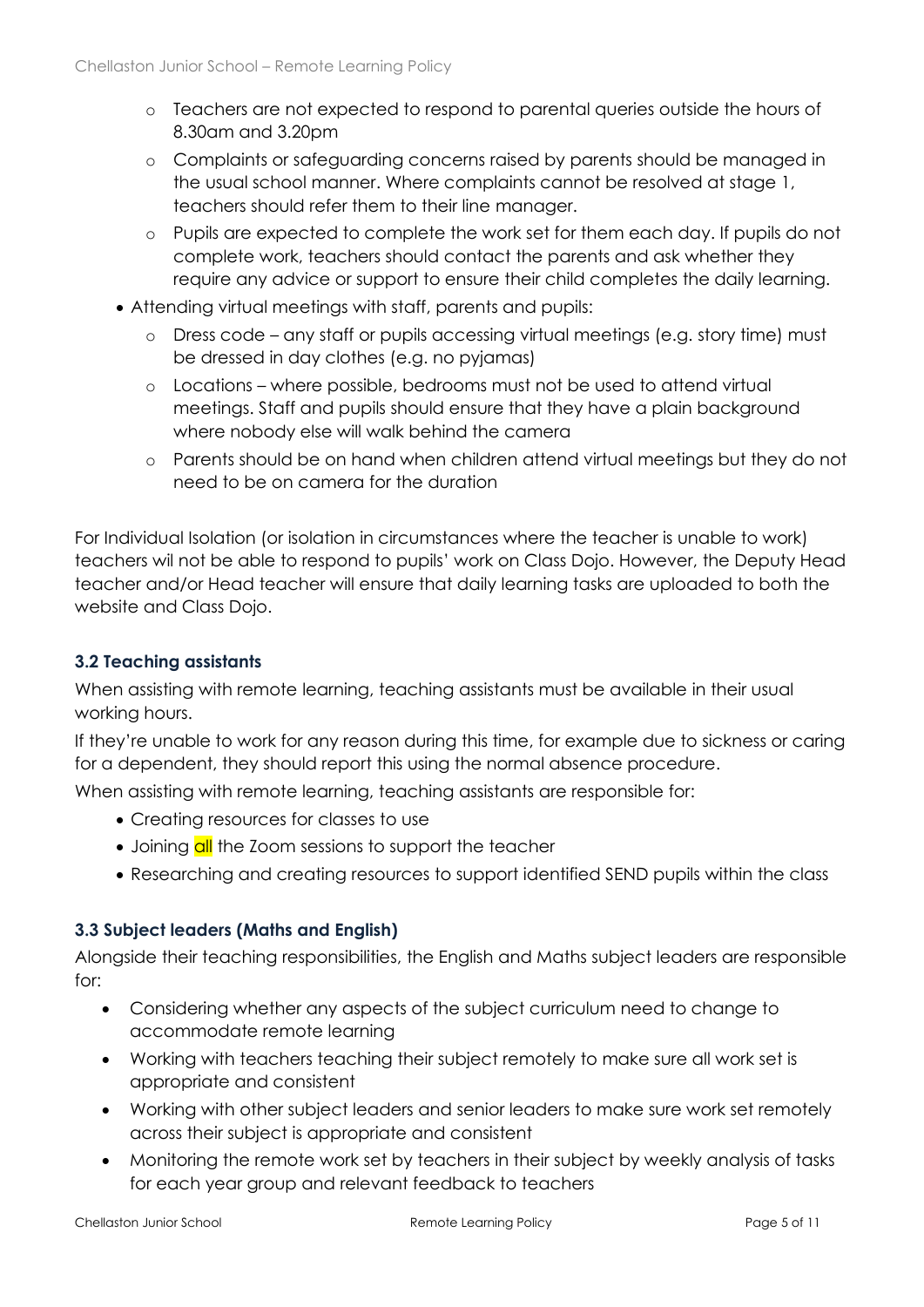• Alerting teachers to resources they can use to teach their subject remotely

# **3.4 The Deputy Head teacher**

Alongside her teaching responsibilities, the Deputy Head is responsible for:

- Co-ordinating the remote learning approach across the school
- Monitoring the effectiveness of remote learning through regular analysis of what is being provided
- Monitoring the security of remote learning systems, including data protection and safeguarding considerations
- Liaising with the Head teacher and Computing Leader to fixing issues with systems used to set and collect work
- If not resolved by the class teacher, helping staff and parents with any technical issues they're experiencing
- Reviewing the security of remote learning systems and flagging any data protection breaches to the Head teacher.
- If not resolved by the class teacher, assisting pupils and parents with accessing the internet or devices

# **3.5 Designated safeguarding lead**

The Designated Safeguarding Lead will

- 1. Liaise with attendance officer about daily absence
- 2. Liase with the class teachers regarding pupils who are not accessing remote learning
- 3. Follow up, through telephone conversations or home visits, with any families in which pupils have not engaged in the learning or contacted the school in any way.
- 4. Liaise with the SENDCo to deliver, to homes, differentiated resources as required
- 5. Monitor all aspects of safeguarding for pupils isolating at home
- 6. Provide updated information to the head teacher on the effectiveness of safeguarding through the remote learning policy

#### **3.6 Pupils and parents**

Staff can expect pupils learning remotely to:

- Be contactable during the school day although we are aware that they may not be in front of a device the entire time
- Complete work to the deadline set by teachers
- Seek help if they need it, from teachers
- Alert teachers if they're not able to complete work

Staff can expect parents with children learning remotely to:

- Make the school aware if their child is sick or otherwise can't complete work
- Seek help from the school if they need it the Learning Mentor and/or SENDCo will provide support and bespoke tasks as appropriate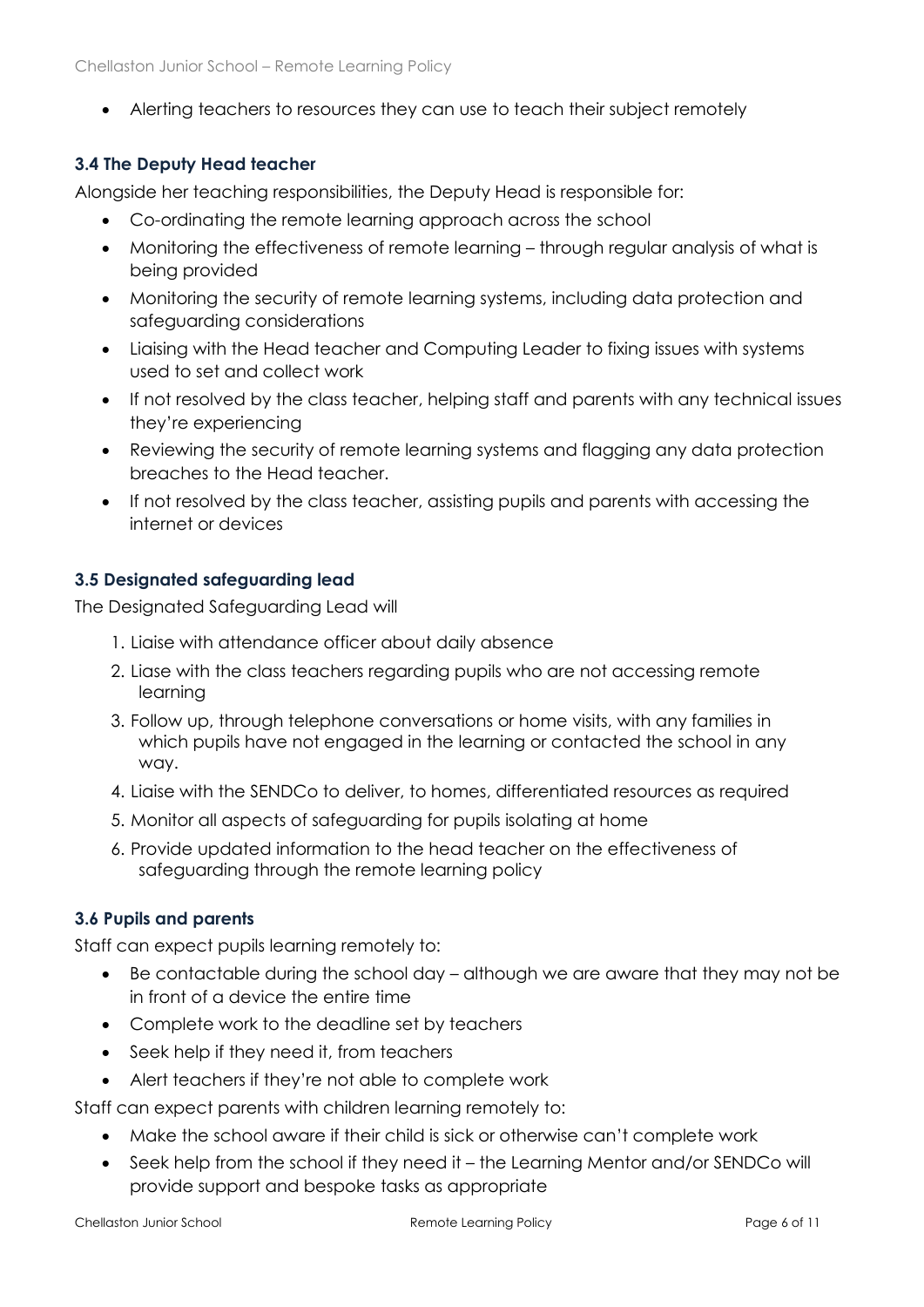- Be respectful when making any complaints or concerns known to staff
- Recognise the considerable constraints of staffing which arise as a result of the need to have some children in school and some children at home; show patience towards teachers

# **3.7 Governing body**

The governing body is responsible for:

- Monitoring the school's approach to providing remote learning to ensure education remains as high quality as possible
- Make checks to ensure that staff are following the school's ICT and Acceptable Use Policy through remote learning

# **4. Who to contact**

If staff have any questions or concerns about remote learning, they should contact the following individuals:

- Issues in setting work talk to the relevant subject leader or the Deputy Head
- Issues with behaviour talk to the relevant line manager or Jane Stephenson (Assistant Head)
- Issues with IT send a ticket to the helpdesk (or ask knowledgeable staff in school to support)
- Issues with their own workload or wellbeing talk to their line manager
- Concerns about data protection talk to the Head teacher
- Concerns about safeguarding talk to the DSL (Mrs Deane-Robson)

#### **5. Data protection**

#### **5.1 Accessing personal data**

When accessing personal data for remote learning purposes, all staff members will:

- Use Intergris (the school's secure MIS)
- Ensure that nobody can see or access the data other than staff members of Chellaston Junior School
- Use only school laptops for remote learning tasks and virtual meetings

Please also refer to the PEAK MAT Data Protection Policy.

# **5.2 Processing personal data**

Staff members may need to collect and/or share personal data such as parent email addresses, phone numbers as part of the remote learning system. As long as this processing is necessary for the school's official functions, individuals won't need to give permission for this to happen.

However, staff are reminded to collect and/or share as little personal data as possible online.

#### **5.3 Keeping devices secure**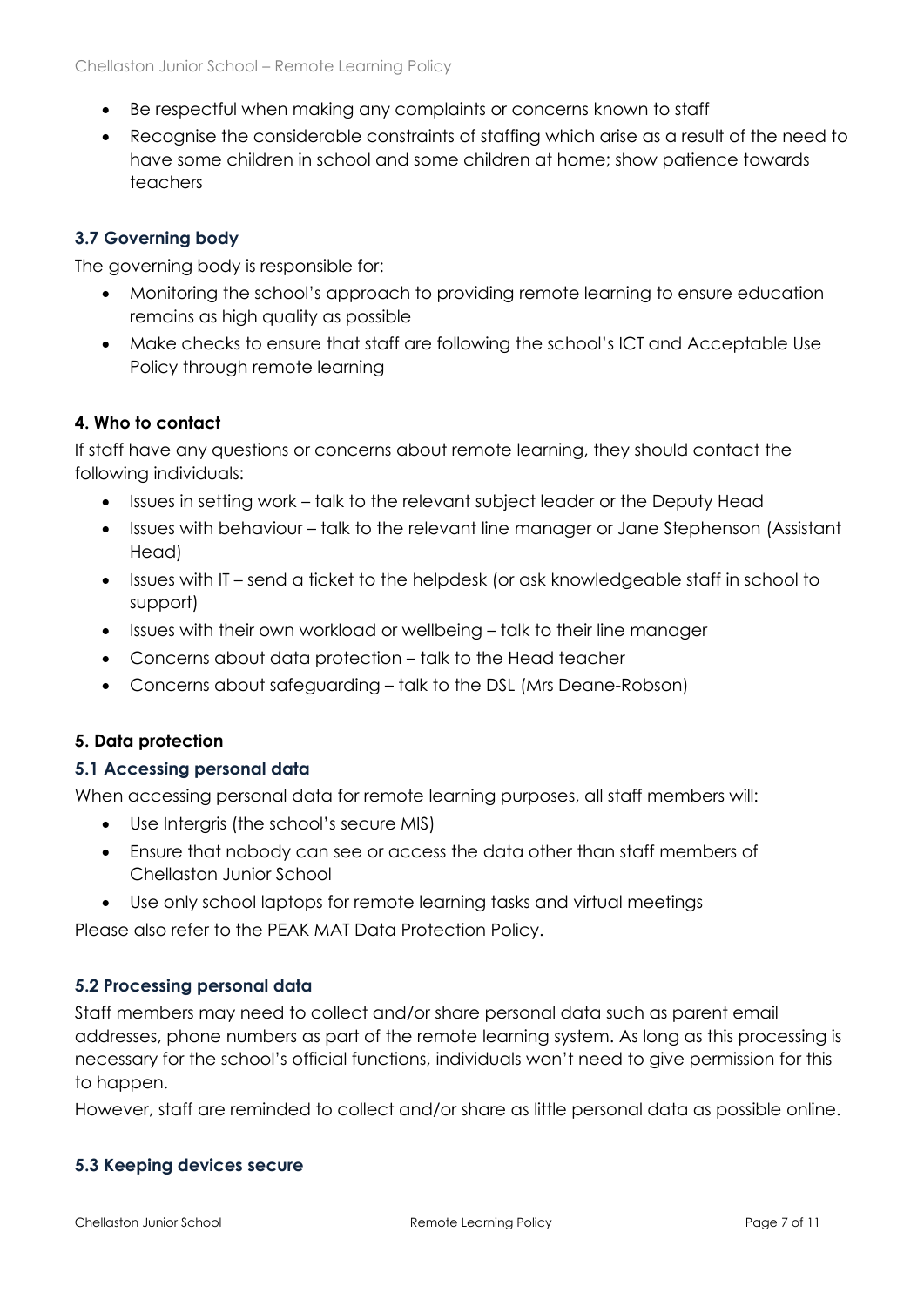All staff members will take appropriate steps to ensure their devices remain secure. This includes, but is not limited to:

- Keeping the device password-protected strong passwords are at least 8 characters, with a combination of upper and lower-case letters, numbers and special characters (e.g. asterisk or currency symbol)
- Ensuring the hard drive is encrypted this means if the device is lost or stolen, no one can access the files stored on the hard drive by attaching it to a new device
- Making sure the device locks if left inactive for a period of time
- Not sharing the device among family or friends
- Ensuring that the antivirus and anti-spyware software is working

Operating systems are kept up to date by the PEAK IT team.

#### **6. Safeguarding**

Below are some things to consider when delivering virtual lessons, especially where webcams are involved:

- No 1:1s, groups only
- Staff and children must wear suitable clothing, as should anyone else in the household.
- Any computers used should be in appropriate areas, for example, not in bedrooms; and the background should be blurred.
- Live classes should be kept to a reasonable length of time, or the streaming may prevent the family 'getting on' with their day.
- Language must be professional and appropriate, including any family members in the background.
- Staff must only use platforms provided by Chellaston Junior School to communicate with pupils
- Staff should record, the length, time, date and attendance of any sessions held.

Staff must follow the school's Safeguarding Policy at all times. They should still use CPOMS (following the procedures described above) to record concerns related to Remote Learning.

#### **7. Links with other policies**

This policy is linked to our:

- Behaviour policy
- Safeguarding/Child protection policy and coronavirus addendum to our child protection policy
- Data protection policy and privacy notices
- ICT and internet acceptable use policy
- Curriculum, Teaching and Learning policy

#### *8. Equality Statement*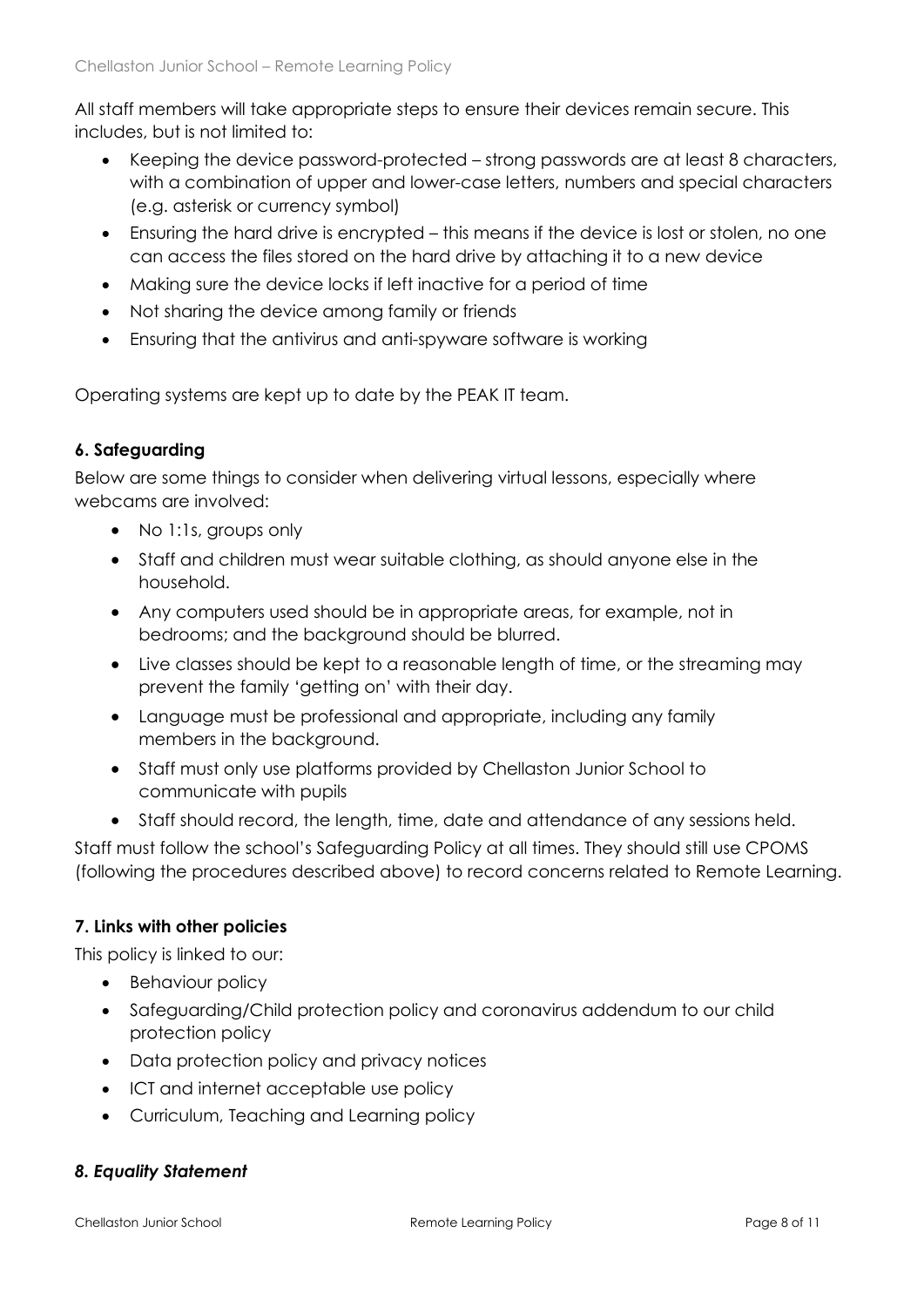At Chellaston Junior School, we actively seek to encourage equity and equality through our teaching. As such, we seek to advance the equality of opportunity between people who share any of the following characteristic:

- sex:
- ethnicity;
- disability;
- religion or belief;
- sexual orientation:
- gender reassignment;
- pregnancy or maternity.

The use of stereotypes under any of the above headings will always be challenged.

#### **9. Inclusion**

Our school is an inclusive school. We aim to make all pupils feel included in all our activities. We try to make all our teaching fully inclusive. We recognise the entitlement of all pupils to a balanced, broadly-based curriculum. We have systems in place for early identification of barriers to their learning and participation so that they can engage in school activities with all other pupils. We acknowledge the need for high expectations and suitable targets for all children.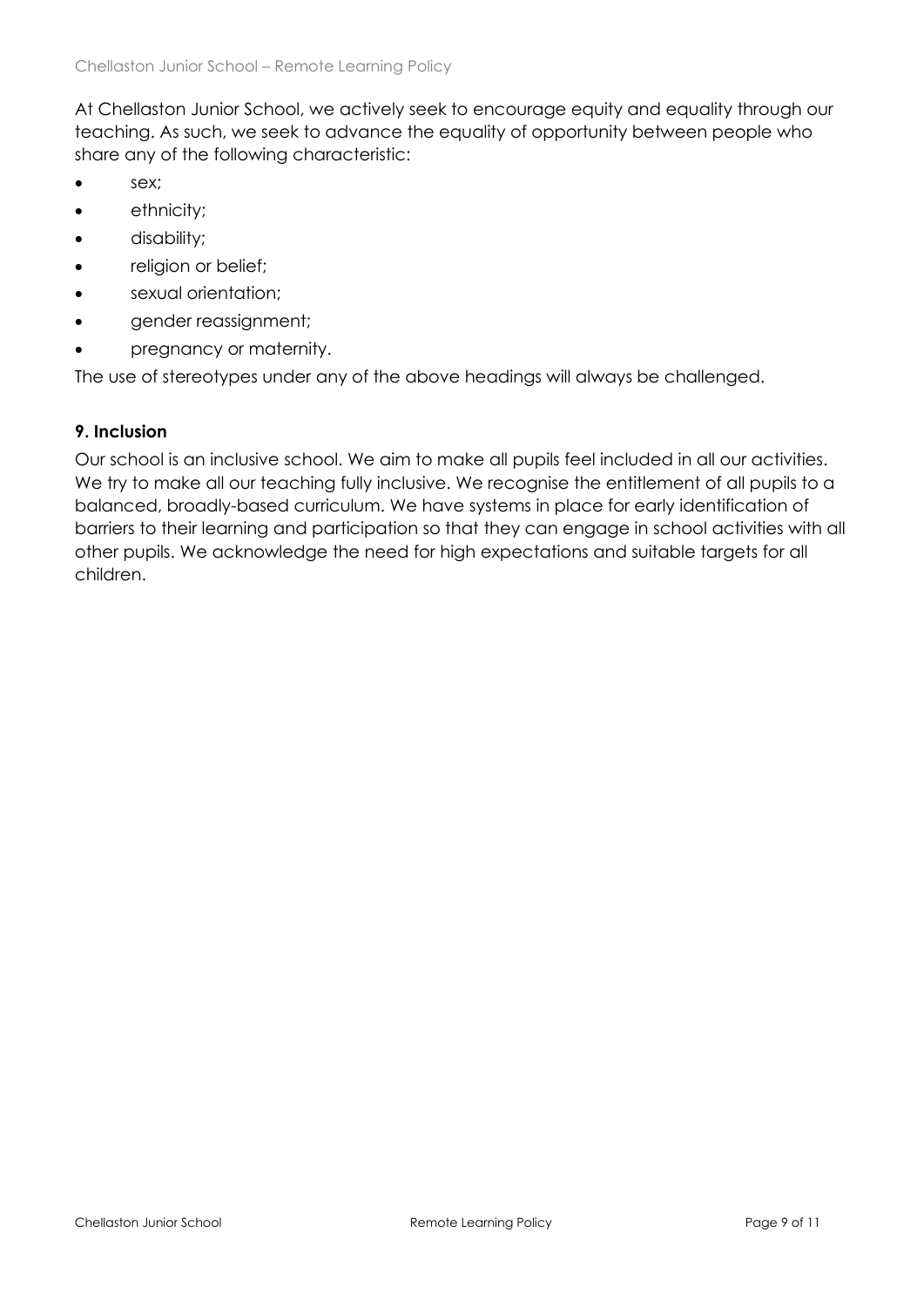# Appendix 1 - CJS Remote Learning – **Bubble Isolation**

In the event of a class bubble needing to isolate, your class teacher will be working from home to ensure your learning is not interrupted! Here is our guide to what will happen.

# Whole Class Daily **ZOOM** Meetings

Your teacher will set up two Zoom meetings each day. The link to these will be as an event on Class Dojo that you are invited to. There will be a new link each day to use but they will always be at the same time in the day. During the meeting the class will be able to see each other to say hi. Your teacher will use the meeting time to introduce the learning tasks for the day, catch up with the children to find out how they are feeling and read some of the class novel.



# Daily Learning Tasks



We have a dedicated Remote Learning tab on our website. This is where all your learning tasks and resources will be.

2 views

Each day a new set of tasks will be uploaded. These will include links to lessons on Oak Academy or BBC Bitesize, alongside worksheets and PowerPoints created by your teacher.

# Sharing Your Work

It is really important that you share the work that you have done each day. Your

teacher will provide feedback and support to help you move forward with your learning.

All work needs to be uploaded to your Class Dojo Portfolio. Details of how to access this can be found here [https://youtu.be/EIEt\\_CNstx0](https://youtu.be/EIEt_CNstx0)

Your child will have a copy of their Class Dojo Portfolio login details in their home/school diary. We will be practising using Dojo Portfolio in school to make sure that everyone can use it confidently.

If you have any questions about the learning tasks, you can use the messaging service on Class Dojo. Your teacher will reply as quickly as possible but remember that they will have whole class sets of work to respond to.